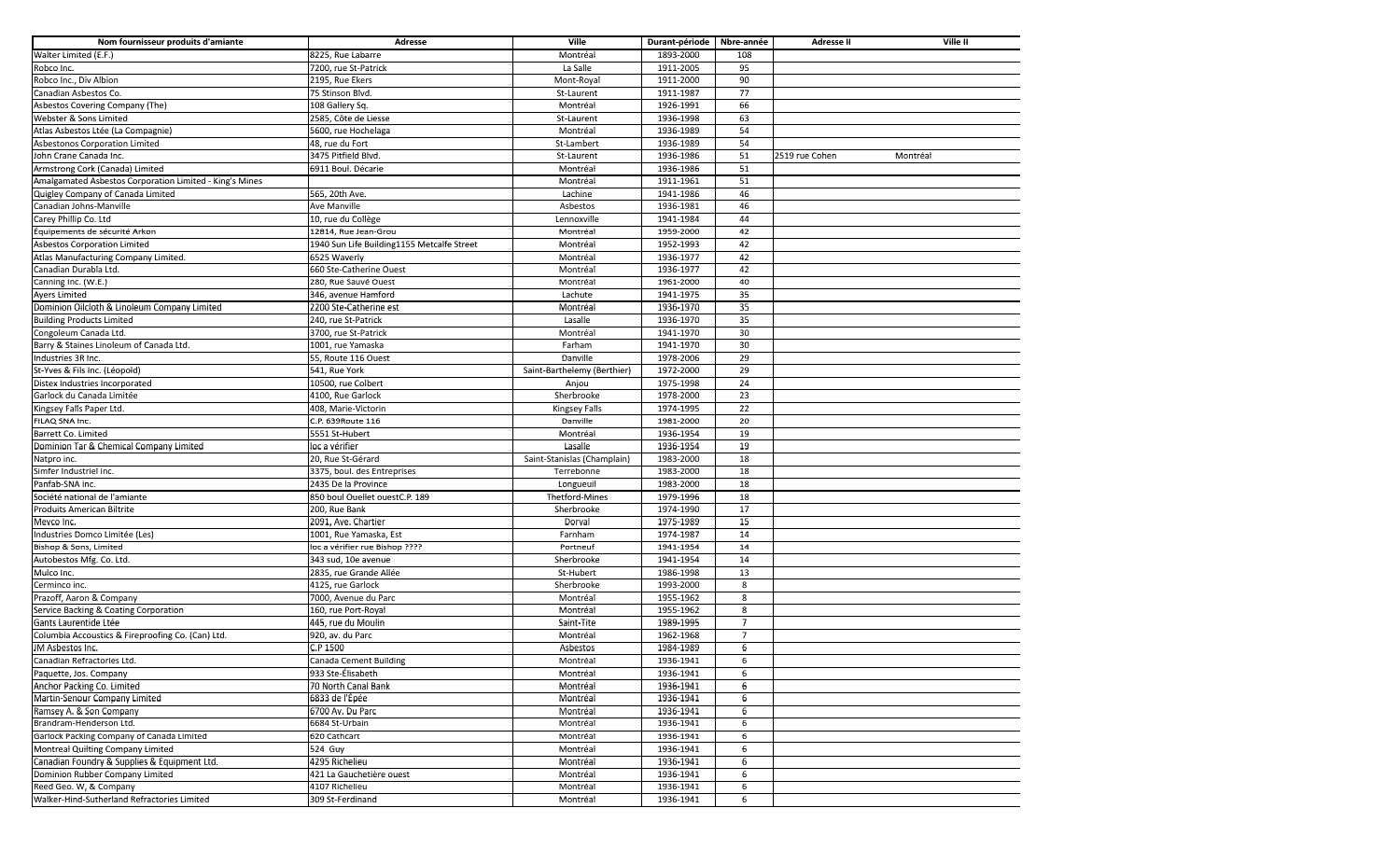| Nom fournisseur produits d'amiante                        | Adresse                          | Ville                    | Durant-période | Nbre-année               | Adresse II                | Ville II                   |
|-----------------------------------------------------------|----------------------------------|--------------------------|----------------|--------------------------|---------------------------|----------------------------|
| Sherwin-Williams Company of Canada Limited                | 2875 Centre                      | Montréal                 | 1936-1941      | 6                        |                           |                            |
| Canada Paint Co. Limited                                  | 2859 Centre                      | Montréal                 | 1936-1941      | 6                        |                           |                            |
| Consumers Cordage Company Limited.                        | 2143 St-Patrick                  | Montréal                 | 1936-1941      | 6                        |                           |                            |
| Mount-Royal Color & Varnish Company Limited               |                                  | Montréal                 | 1936-1941      | 6                        |                           |                            |
| Compo Company Limited                                     |                                  | Lachine                  | 1936-1941      | 6                        |                           |                            |
| Asten Hill Limitée                                        | 213, Boul. Du Havre              | Valleyfield              | 1974-1978      | 5                        |                           |                            |
| Lavigne Window Share Company                              | 2049, ave. Harvard               | Montréal                 | 1955-1959      | 5                        |                           |                            |
| <b>Metallic Coatings Limited</b>                          | 160, rue Port-Royal              | Montréal                 | 1955-1959      | 5                        |                           |                            |
| Produits de sécurité Taskall inc.                         | 3925, Rue Rachel Est             | Montréal                 | 1983-1986      | $\overline{4}$           |                           |                            |
| SOESCA INC.                                               | 350, rue Laval                   | Bromptonville            | 1999-2001      | 3                        |                           |                            |
| Industries Vadco Ltée (Les)                               | 1541 Ed. Guillet                 | Marieville               | 1968-1970      | 3                        |                           |                            |
| Cascades Inc., Div. Conversion                            | 457, rue Marie-VictorinC.P. 30   | Kingsey Falls            | 1989-1990      | $\overline{2}$           |                           |                            |
| Tuyaux Logard Inc. (Les)                                  | 42 Charles-Julien                | Pont-Rouge               | 1988-1989      | $\overline{2}$           | 201 rue Bishop            | Portneuf                   |
| Entreprises B & F (Les)                                   | 2550, Rue St-Georges             | Longueuil                | 1988-1989      | $\overline{2}$           | 99 rue Huot               | Notre-Dame-de-l'ïle-Perrot |
| Plaques chauffantes pré-usinées Copal (Canada) Ltée (Les) | 80, Rue Pépin                    | St-Eustache              | 1988-1989      | $\overline{2}$           | 65, rue Daoust, bureau 1, | St-Eustache                |
| Tuyaux Logard Inc. (Les)                                  | CP 10                            | St-Augustin-de-Desmaures | 1988-1989      | $\overline{2}$           |                           |                            |
| Déflecteur Pilon Enr.                                     | 263, 1e Avenue                   | Asbestos                 | 1988-1989      | $\overline{2}$           |                           |                            |
| Eastern Asbestos                                          | 2, rue Breek                     | Drummondville            | 1954-1955      | $\overline{2}$           |                           |                            |
| Idealbestos                                               | 330, rue Water                   | Coaticook                | 1954-1955      | $\overline{2}$           |                           |                            |
| Canadian Adhesives                                        | 420 Marien                       | Montréal Est             | 1998           | $\overline{?}$           |                           |                            |
| <b>Total Brake Industries</b>                             | 21, rue Aviation                 | Pointe-Claire            | 1998           | $\overline{\phantom{a}}$ |                           |                            |
| Construction BAO Inc.                                     | 11700, 4e Avenue                 | Rivière-des-Prairies     | 1998           | 2                        |                           |                            |
| Produits Thiroco Inc.                                     | 10276, Avenue des Récollets      | Montréal-Nord            | 1998           | ?                        | 9060 boul. Parkway        | Montréal                   |
| Daubois Industries                                        | 6155, boul. des Grandes Prairies | St-Léonard               | 1998           | ?                        |                           |                            |
| Satisfied Brake Products                                  | 4535, rue Levy                   | St-Laurent               | 1998           | $\cdot$                  |                           |                            |
| Simard Beaudry Inc.                                       | 4230 E. Boul. St-Elzear          | Laval                    | 1998           |                          | 4297 rang St-Elzéar Est   | Laval                      |
| Bo-Stuc                                                   | 3670, rue Pascal Gagnon          | Terrebonne               | 1998           | $\overline{\phantom{a}}$ |                           |                            |
| Durtek                                                    | 323 Rang 6                       | St-Rosaire               | 1998           |                          |                           |                            |
| Sintra Inc.                                               | 800, rue King Est                | Sherbrooke               | 1998           |                          |                           |                            |
| Asphalte Drummond                                         | 1505, boul. Lemire               | Drummondville            | 1998           | $\overline{\phantom{a}}$ | 555 rue Rocheleau         | Drummondville              |
| McTurner (Claudhar Inc.)                                  | 1170, rue Volta, bureau 130      | Boucherville             | 1998           | $\overline{?}$           |                           |                            |
| Agremat Inc.                                              | 359, boul. Daniel-Johnson        | Bellefeuille             | 1998           | ?                        | 17755 rue de la Chapelle  | Mirabel                    |
| Spec-Crete GFRC Inc.                                      | 1280, avenue Laplace             | Laval                    | 1989           |                          |                           |                            |
| Weldco Inc.                                               | 5550, Rue Chauveau               | Montréal                 | 1985           |                          |                           |                            |
| Bell Asbestos Ltée                                        |                                  | Thetford-Mines           | 1984           | 2                        |                           |                            |
| Lac d'Amiante du Québec Ltée                              |                                  | Black-Lake               | 1984           | P                        |                           |                            |
| Produits de sécurité Norton (Québec) Ltée                 | 3925, Rue Rachel                 | Montréal                 | 1981           | 3                        |                           |                            |
| Houle Construction Inc.                                   | 1550, Boul. Paquette             | Mont-Laurier             | 1981           | ?                        |                           |                            |
| Canevabec Inc.                                            | 2850, Rue Delorme                | Sherbrooke               | 1981           |                          | 6211 boul. Bourque        | Sherbrooke                 |
| Articles de sécurité Nasco Ltée                           | 20, St-Gérard                    | Saint Stanislas          | 1981           | ?                        |                           |                            |
| Gibson-Homans du Canada Ltée                              | 101, Rue de la Barre             | Boucherville             | 1981           | $\cdot$                  |                           |                            |
| Produits Sécurité Prestige                                | 12850, Jean-Grou                 | Pointe-aux-Trembles      | 1979           | $\overline{?}$           |                           |                            |
| Amiante Sherbrooke                                        |                                  | Sherbrooke               | 1977           | $\overline{?}$           |                           |                            |
| Artex Table Pads Registered                               |                                  | Montréal                 | 1975           | $\cdot$                  |                           |                            |
| Willsup Incorporated                                      |                                  | LaSalle                  | 1975           | $\overline{?}$           |                           |                            |
| Québec Amiante Incorporée                                 |                                  | Sherbrooke               | 1975           | $\overline{\phantom{a}}$ |                           |                            |
| Consumer Glove Company Limited                            |                                  | Saint-Tite               | 1975           | 2                        |                           |                            |
| Scapa Dryers Limited                                      |                                  | Joliette                 | 1975           |                          |                           |                            |
| Canadian Packing & Seal Property Limited                  |                                  | Dorval                   | 1975           |                          |                           |                            |
| Multiprodex Incorporated                                  |                                  | Waterloo                 | 1975           | $\overline{?}$           |                           |                            |
| Canadian Gypsum Company Limited                           | 5551, St-Hubert                  | Montréal                 | 1970           | $\overline{\phantom{a}}$ |                           |                            |
| <b>Domtar Construction Materials Limited</b>              | 1180 Norman                      | Lachine                  | 1970           | $\overline{\phantom{a}}$ |                           |                            |
| Cobra Friction Products Ltd.                              | 310, Ave. Victoria               | Montréal                 | 1968           |                          |                           |                            |
| Industrial Fillers Limited                                | 4820, 4e Avenue                  | Montréal                 | 1962           | ?                        |                           |                            |
| Industrial Granules Limited                               | 2545, ave. Delorimier            | Montréal                 | 1962           | 7                        |                           |                            |
| Hyde F. Company Limited                                   | 2315, Chemin Côte-de-Liesse      | Montréal                 | 1962           | ?                        |                           |                            |
| Ferodo (Canada) Limited                                   | 2195, ave. Eckers                | Montréal                 | 1962           | ?                        |                           |                            |
| Vermiculite Insulating Limited                            | 1875, 52e ave                    | Lachine                  | 1962           |                          |                           |                            |
| Perlite Industries Registered                             | 500, Canal Bank                  | St-Pierre                | 1962           |                          |                           |                            |
| Featherock Incorporated                                   |                                  | St-François-du-Lac       | 1962           | ?                        |                           |                            |
|                                                           |                                  |                          |                |                          |                           |                            |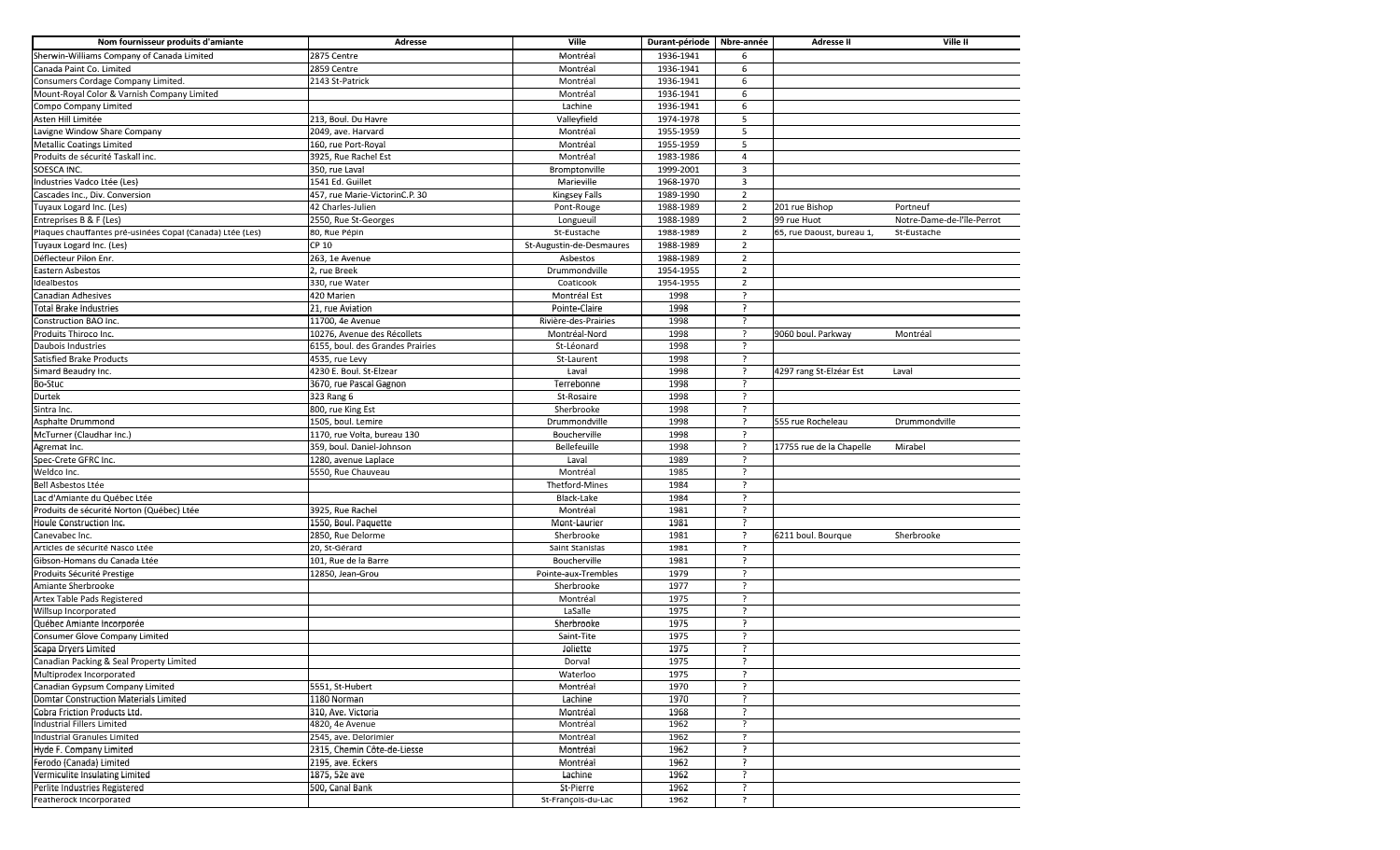| Nom fournisseur produits d'amiante                            | Adresse                     | Ville                   | Durant-période      | Nbre-année               | Ville II<br>Adresse II |
|---------------------------------------------------------------|-----------------------------|-------------------------|---------------------|--------------------------|------------------------|
| Sherbrooke Perlite Incorporated                               | 1, Massawippi               | Lennoxville             | 1962                |                          |                        |
| Mica Company of Canada Limited                                | 4, rue Lois                 | Hull                    | 1962                | $\overline{ }$           |                        |
| Montreal Titanium Corporation                                 |                             | Coleraine               | 1962                | $\overline{\phantom{a}}$ |                        |
| Laurentide Perlite Incorporated                               | 118, boul. St-Joseph        | Charlebourg-Ouest       | 1962                | $\overline{\phantom{a}}$ |                        |
| Canadian Industries                                           | 1135, Beaver Hall           | Montréal                | 1955                |                          |                        |
| Woodward, F.-E & Sons Limited                                 | 290, 17e Avenue             | Lachine                 | 1955                | $\overline{\phantom{a}}$ |                        |
| Canada Paper Co.                                              | 1235, ave du Collège McGill | Montréal                | 1954                | $\overline{\phantom{a}}$ |                        |
| Asbestos Ltd.                                                 | 1192, rue Beaudry           | Montréal                | 1954                |                          |                        |
| Asbestos Corp. Ltd                                            |                             | Thetford-Mines          | 1941                | -2                       |                        |
| Brompton Pulp & Paper Co. Ltd.                                |                             | Montréal                | 1941                |                          |                        |
| Canada Firebrick Co. Limited                                  |                             | Montréal                | 1941                | $\overline{?}$           |                        |
| Conant Company                                                |                             | Montréal                | 1941                |                          |                        |
| Darling Bros Limited                                          |                             | Montréal                | 1941                | ?                        |                        |
| Henderson, Barwick Company Limited                            |                             | Montréal                | 1941                | 2                        |                        |
| International Paints Limited                                  |                             | Montréal                | 1941                | ?                        |                        |
| Modern School Furniture Limited                               |                             | Montréal                | 1941                | $\overline{\phantom{a}}$ |                        |
| Reardon Company Limited                                       |                             | Montréal                | 1941                | $\cdot$                  |                        |
| Sadler G.W. & Company Limited                                 |                             | Montréal                | 1941                | $\overline{?}$           |                        |
| Vapor Car Heating Company of Canada                           |                             | Montréal                | 1941                | $\overline{?}$           |                        |
| Ozite Products Company Limited                                |                             | St-Jean                 | 1941                | $\overline{?}$           |                        |
| Russell Manufacturing Company Limited                         |                             | St-Jean                 | 1941                | 7                        |                        |
| <b>Standard Clay Products</b>                                 |                             | St-Jean                 | 1941                | -2                       |                        |
| Ford J. & Company Limited                                     |                             | <b>Portneuf Station</b> | 1941                | $\overline{?}$           |                        |
| Crown Diamond Paint Company Limited                           |                             | Outremont               | 1941                | $\overline{\phantom{a}}$ |                        |
| Nicolet Asbestos Mines Limited                                |                             | Norbestos               | 1941                | $\overline{\phantom{a}}$ |                        |
| Eddy. E.B. & Company Limited                                  |                             | Hull                    | 1941                | -2                       |                        |
| Québec Asbestos Corporation Limited                           |                             | East-Broughton          | 1941                | $\overline{?}$           |                        |
| Johnson's Company                                             |                             | Thetford-Mines          | 1941                | -2                       |                        |
| Consolidated Paper Corporation Limited.                       | Sun Life Building           | Montréal                | 1936                | 7                        |                        |
| Asbestos Corp. Ltd.                                           | Canada Cement Building      | Montréal                | 1936                | $\overline{\phantom{a}}$ |                        |
| Canadian Fairbanks-Morse Co. Ltd.                             | 980 St-Antoine              | Montréal                | 1936                | ?                        |                        |
| Canadian Graton & Knight Ltd.                                 | 980 St-Antoine              | Montréal                | 1936                | ?                        |                        |
| Modernite Industries                                          | 977 Aqueduct                | Montréal                | 1936                | $\overline{z}$           |                        |
| Moore Brothers Machinery & Supply Company Limited             | 953 St-Jacques              | Montréal                | 1936                |                          |                        |
| Canadian Link Belt Co. Ltd.                                   | 934 Inspector               | Montréal                | 1936                | $\cdot$                  |                        |
| Stucco & Waterproofing Company                                | 90 St-Ferdinand             | Montréal                | 1936                | 2                        |                        |
| McNally Wm. & Company Limited                                 | 90 McGill                   | Montréal                | 1936                | $\overline{ }$           |                        |
| Devoe Electric Switch Company                                 | 872 Notre-Dame ouest        | Montréal                | 1936                |                          |                        |
| Gardner K.V. Limited                                          | 831 Seigneurs               | Montréal                | 1936                |                          |                        |
| Hébert L.H. & Compagnie Limitée                               | 8 St-Paul est               | Montréal                | 1936                | ?                        |                        |
| Canadian Mead-Morrison Co. Ltd                                | 774 St-Paul                 | Montréal                | 1936                | $\overline{ }$           |                        |
| Plessisville Foundry Limited                                  | 714 St-Jacques              | Montréal                | 1936                | -2                       |                        |
| Prud'homme A. & Fils Limitée                                  | 714 Church                  | Montréal                | 1936                | -2                       |                        |
| Roofers Supply Company Limited                                | 712 St-Maurice              | Montréal                | 1936                | -2                       |                        |
| Williams A. R. Machinery & Supply Company Limited             | 700 St-Jacques ouest        | Montréal                | 1936                | $\overline{\phantom{a}}$ |                        |
| Scythes & Company Limited                                     | 700 Common                  | Montréal                | 1936                | ?                        |                        |
| Robertson & Parker                                            | 699 St-Paul ouest           | Montréal                | 1936                | -2                       |                        |
| Goodyear Tire & Rubber Company Limited                        | 690 St-Jacques              | Montréal                | 1936                |                          |                        |
|                                                               | 685 St-Jacques ouest        | Montreal                |                     |                          |                        |
| Gutta Percha & Rubber Company Limited<br>Sartori J. & Company | 6771 Drolet                 | Montréal                | <b>TA30</b><br>1936 | $\overline{?}$           |                        |
| Jaffe Company Limited                                         | 6525 Waverly                | Montréal                | 1936                | 2                        |                        |
| Currie Products Limited                                       | 6498 Durocher               | Montréal                | 1936                | $\overline{?}$           |                        |
| Cornforth Company, The P.J.                                   | 627 Notre-Dame ouest        | Montréal                | 1936                |                          |                        |
| Freed paper Box Manufacturing Company Limited                 | 6235 Hutchison              | Montréal                | 1936                | ?                        |                        |
| McLaren J.C. Belting Company                                  | 620 Beaumont                | Montréal                | 1936                | ?                        |                        |
| Jenkins Bros Limited                                          | 617 St-Rémi                 | Montréal                | 1936                | $\overline{\phantom{a}}$ |                        |
| Fibre Conduits Canada Limited                                 | 606 Cathcart                | Montréal                | 1936                | -2                       |                        |
| Rock Paint & Varnish Limited                                  | 583 Inspector               | Montréal                | 1936                | -2                       |                        |
|                                                               |                             |                         | 1936                | -2                       |                        |
| Granger Frères Limitée<br>Asbestos Products of Canada Ltd     | 56 Notre-Dame ouest         | Montréal                | 1936                | $\overline{?}$           |                        |
|                                                               | 559 Inspector               | Montréal                |                     |                          |                        |